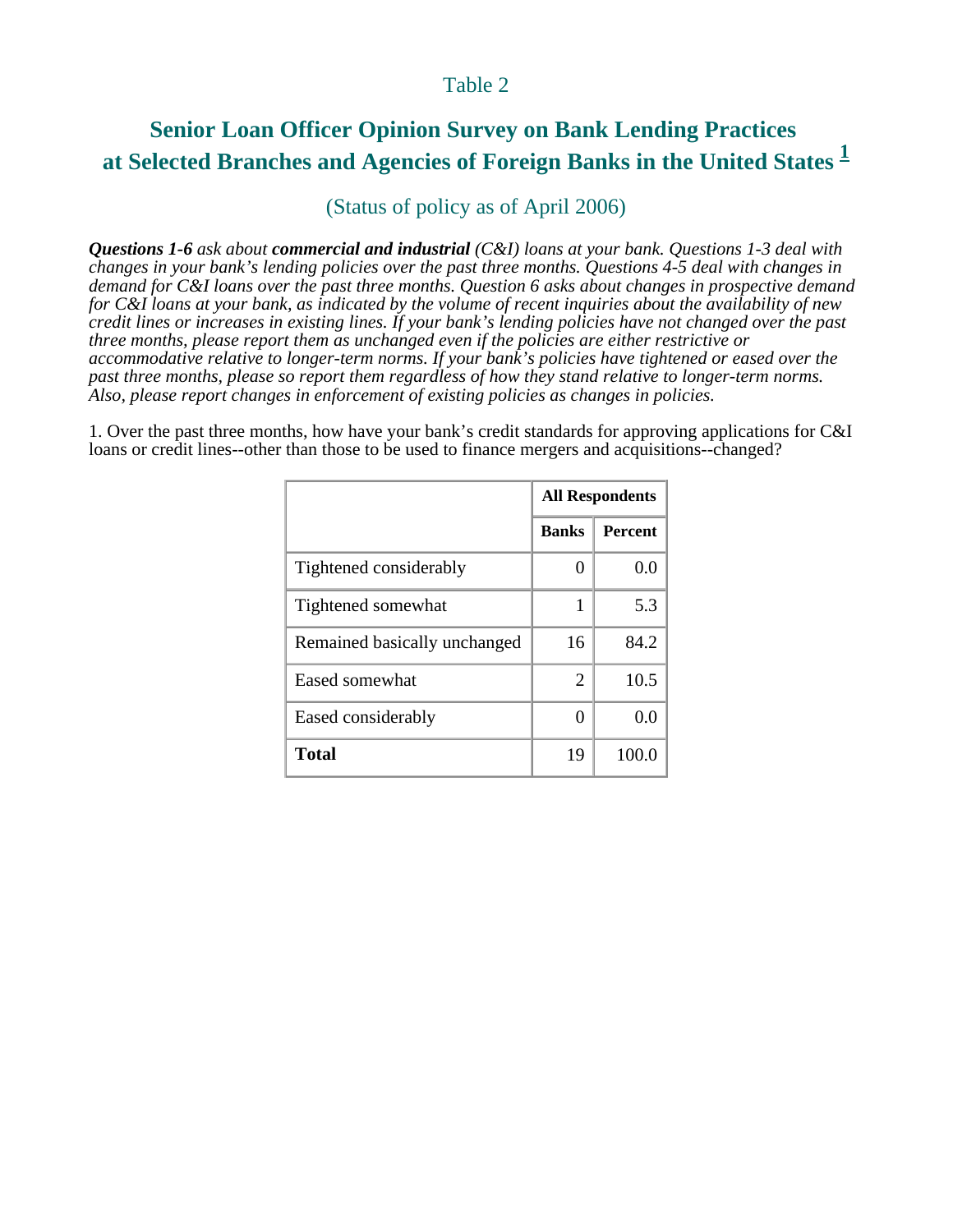2. For applications for C&I loans or credit lines--other than those to be used to finance mergers and acquisitions--that your bank currently is willing to approve, how have the terms of those loans changed over the past three months? (Please assign each term a number between 1 and 5 using the following scale: 1=tightened considerably, 2=tightened somewhat, 3=remained basically unchanged, 4=eased somewhat, 5=eased considerably.)

|                                                                                                           | All<br><b>Respondents</b> |
|-----------------------------------------------------------------------------------------------------------|---------------------------|
|                                                                                                           | <b>Mean</b>               |
| Maximum size of credit lines                                                                              | 3.05                      |
| Maximum maturity of loans or credit lines                                                                 | 3.05                      |
| Costs of credit lines                                                                                     | 3.32                      |
| Spreads of loan rates over your bank's cost of funds (wider spreads=tightened,<br>narrower spreads=eased) | 3.32                      |
| Premiums charged on riskier loans                                                                         | 3.05                      |
| Loan covenants                                                                                            | 3.11                      |
| Collateralization requirements                                                                            | 3.06                      |
| Other (please specify)                                                                                    | 2.33                      |
| <b>Number of banks responding</b>                                                                         | 19                        |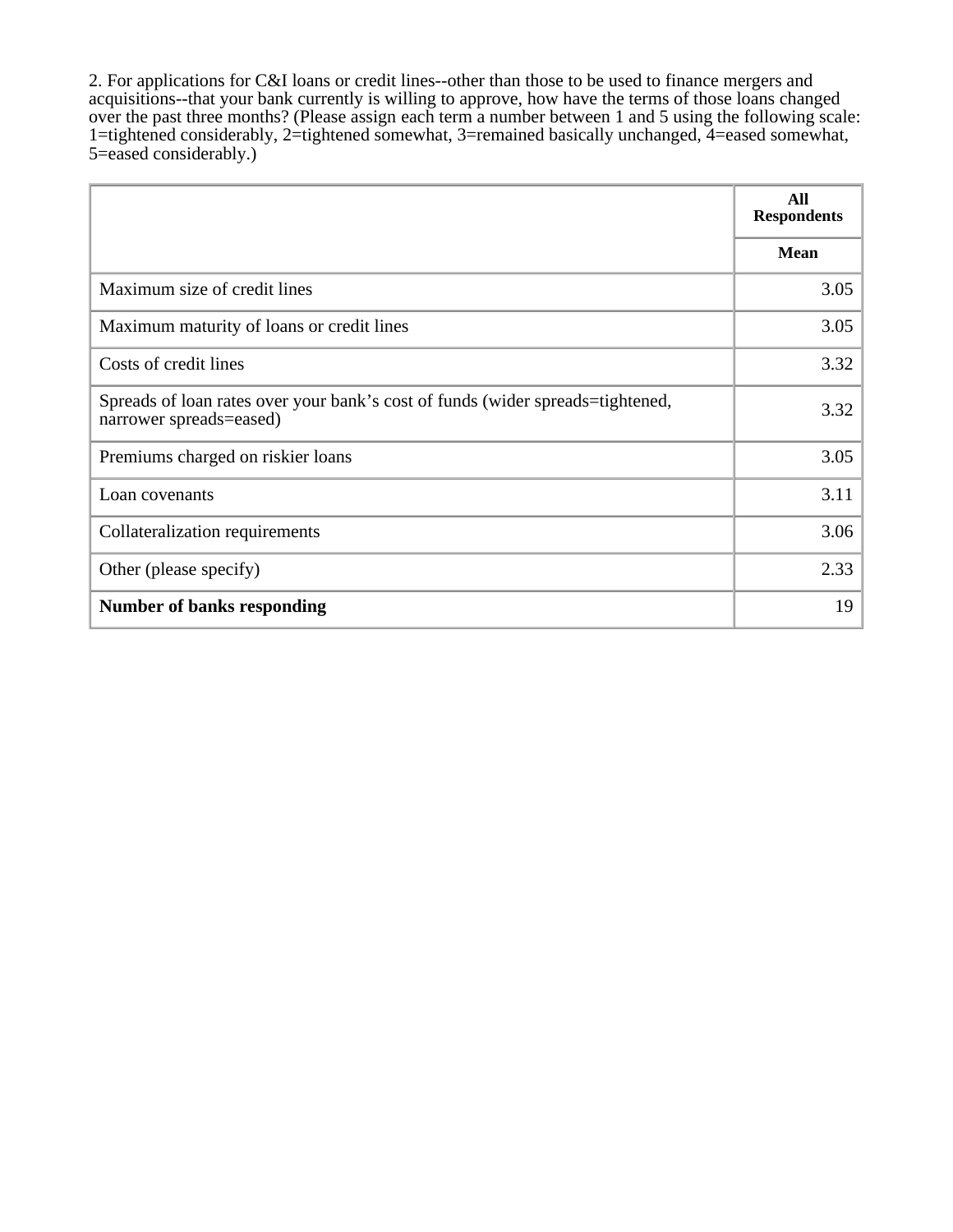3. If your bank has tightened or eased its credit standards or its terms for C&I loans or credit lines over the past three months (as described in questions 1 and 2), how important have been the following possible reasons for the change? (Please respond to either A, B, or both as appropriate and rate each possible reason using the following scale: 1=not important, 2=somewhat important, 3=very important.)

a. Possible reasons for tightening credit standards or loan terms:

|                                                                                                                            | All<br><b>Respondents</b> |
|----------------------------------------------------------------------------------------------------------------------------|---------------------------|
|                                                                                                                            | <b>Mean</b>               |
| Deterioration in your bank's current or expected capital position                                                          | 2.25                      |
| Less favorable or more uncertain economic outlook                                                                          | 1.50                      |
| Worsening of industry-specific problems (please specify industries)                                                        | 2.50                      |
| Less aggressive competition from other banks or nonbank lenders (other financial<br>intermediaries or the capital markets) | 1.00                      |
| Reduced tolerance for risk                                                                                                 | 1.00                      |
| Decreased liquidity in the secondary market for these loans                                                                | 1.33                      |
| Increase in defaults by borrowers in public debt markets                                                                   | 1.00                      |
| Other (please specify)                                                                                                     | 0.00                      |
| <b>Number of banks responding</b>                                                                                          | 4                         |

b. Possible reasons for easing credit standards or loan terms:

|                                                                                                                            | All<br><b>Respondents</b> |
|----------------------------------------------------------------------------------------------------------------------------|---------------------------|
|                                                                                                                            | <b>Mean</b>               |
| Improvement in your bank's current or expected capital position                                                            | 1.25                      |
| More favorable or less uncertain economic outlook                                                                          | 1.50                      |
| Improvement in industry-specific problems (please specify industries)                                                      | 1.00                      |
| More aggressive competition from other banks or nonbank lenders (other financial<br>intermediaries or the capital markets) | 2.56                      |
| Increased tolerance for risk                                                                                               | 1.38                      |
| Increased liquidity in the secondary market for these loans                                                                | 1.78                      |
| Reduction in defaults by borrowers in public debt markets                                                                  | 1.44                      |
| Other (please specify)                                                                                                     | 0.00                      |
| <b>Number of banks responding</b>                                                                                          | 9                         |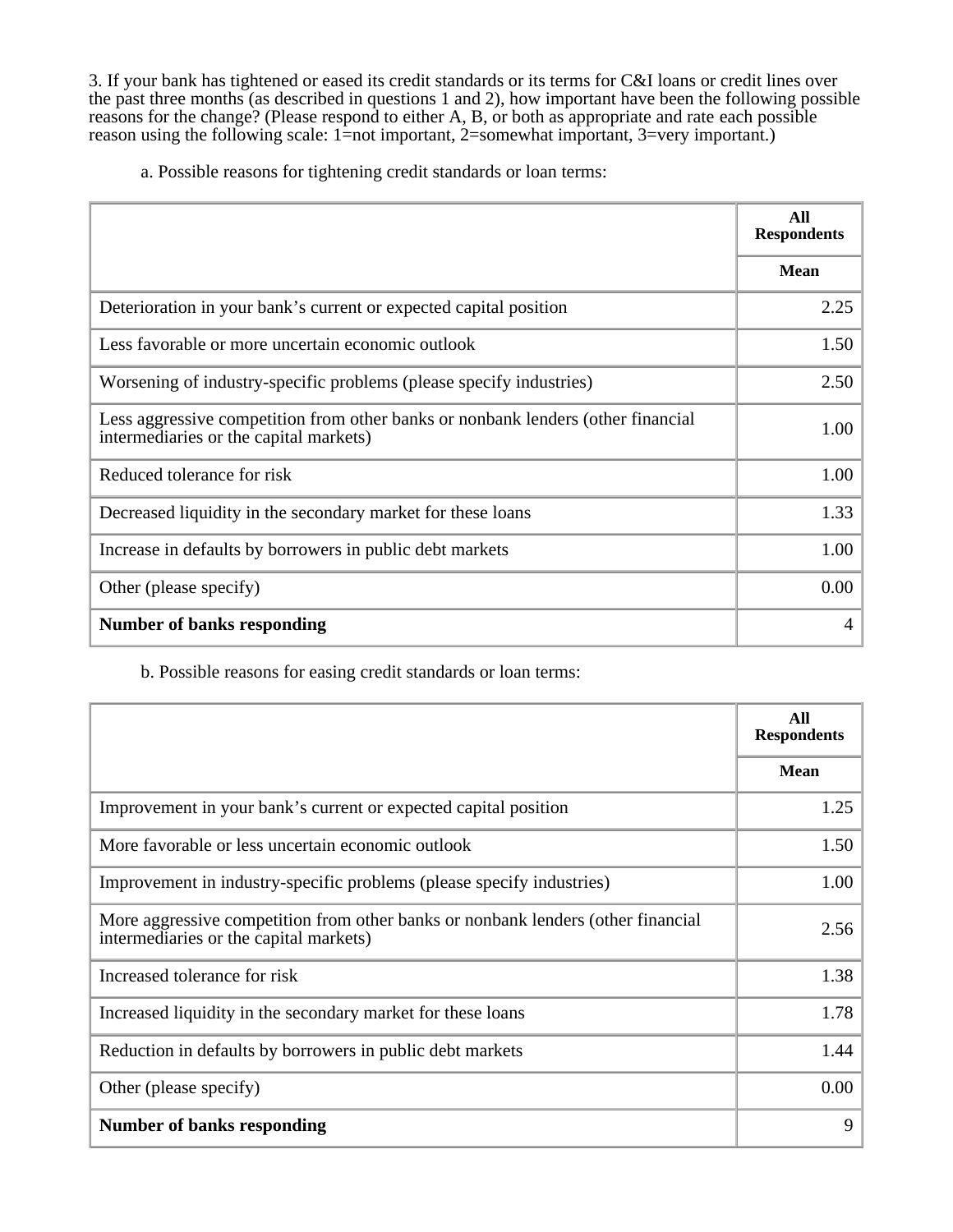4. Apart from normal seasonal variation, how has demand for C&I loans changed over the past three months? (Please consider only funds actually disbursed as opposed to requests for new or increased lines of credit.)

|                        | <b>All Respondents</b> |                |
|------------------------|------------------------|----------------|
|                        | <b>Banks</b>           | <b>Percent</b> |
| Substantially stronger | $^{()}$                | 0.0            |
| Moderately stronger    | 1                      | 5.3            |
| About the same         | 14                     | 73.7           |
| Moderately weaker      | 4                      | 21.1           |
| Substantially weaker   | 0                      | 0.0            |
| <b>Total</b>           | 19                     | 100.0          |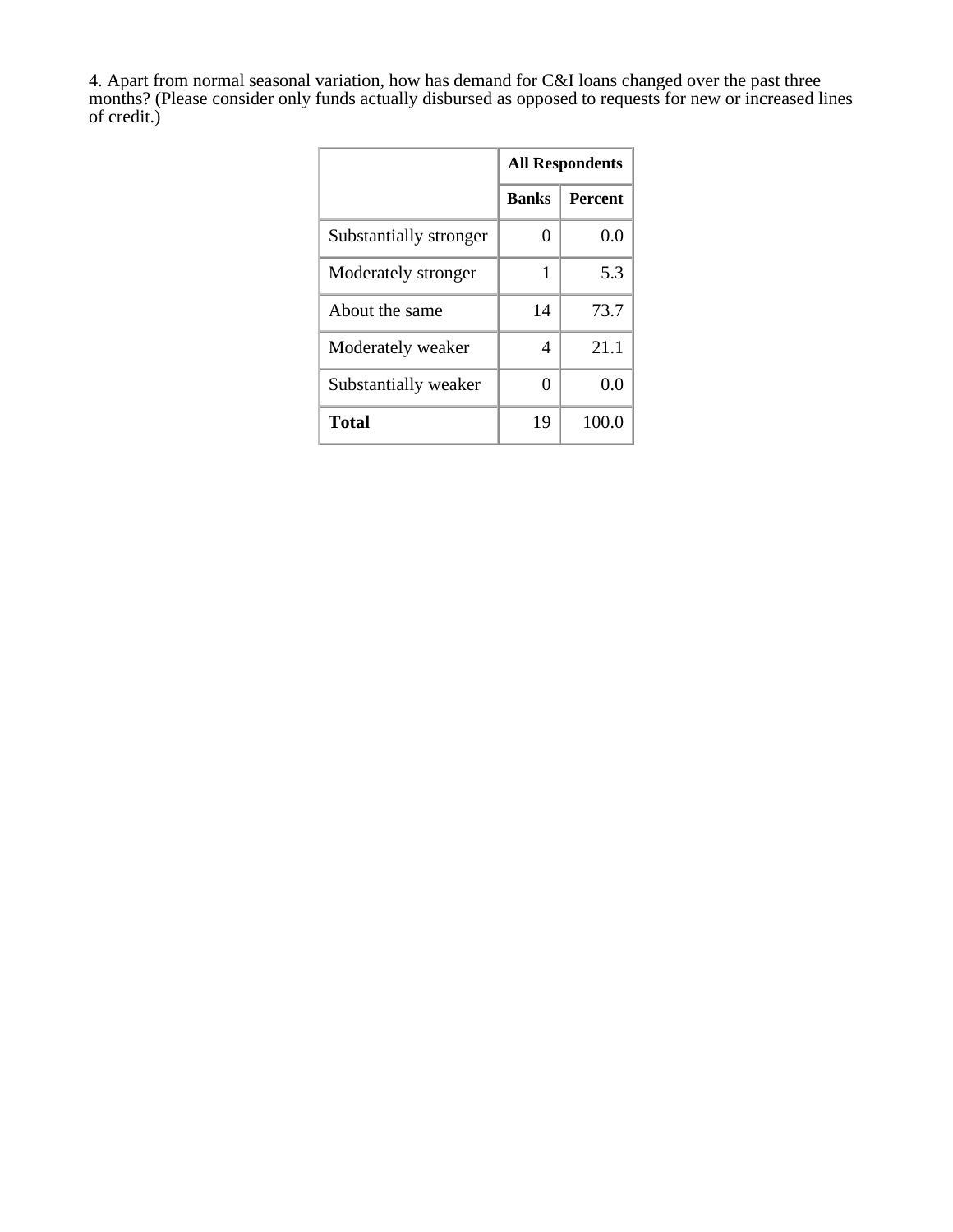5. If demand for C&I loans has strengthened or weakened over the past three months (as described in question 4), how important have been the following possible reasons for the change? (Please rate each possible reason using the following scale: 1=not important, 2=somewhat important, 3=very important.)

a. If stronger loan demand (answer 1 or 2 to question 4), possible reasons:

|                                                                                                                                  | All<br><b>Respondents</b> |
|----------------------------------------------------------------------------------------------------------------------------------|---------------------------|
|                                                                                                                                  | <b>Mean</b>               |
| Customer inventory financing needs increased                                                                                     | 2.00                      |
| Customer accounts receivable financing needs increased                                                                           | 2.00                      |
| Customer investment in plant or equipment increased                                                                              | 2.00                      |
| Customer internally generated funds decreased                                                                                    | 1.00                      |
| Customer merger or acquisition financing needs increased                                                                         | 2.00                      |
| Customer borrowing shifted to your bank from other bank or nonbank sources<br>because these other sources became less attractive | 1.00                      |
| Other (please specify)                                                                                                           | 0.00                      |
| <b>Number of banks responding</b>                                                                                                | 2                         |

b. If weaker loan demand (answer 4 or 5 to question 4), possible reasons:

|                                                                                                                                         | All<br><b>Respondents</b> |
|-----------------------------------------------------------------------------------------------------------------------------------------|---------------------------|
|                                                                                                                                         | <b>Mean</b>               |
| Customer inventory financing needs decreased                                                                                            | 2.50                      |
| Customer accounts receivable financing needs decreased                                                                                  | 2.00                      |
| Customer investment in plant or equipment decreased                                                                                     | 2.00                      |
| Customer internally generated funds increased                                                                                           | 2.00                      |
| Customer merger or acquisition financing needs decreased                                                                                | 1.00                      |
| Customer borrowing shifted from your bank to other bank or nonbank credit sources<br>because these other sources became more attractive | 2.00                      |
| Other (please specify)                                                                                                                  | 2.00                      |
| <b>Number of banks responding</b>                                                                                                       | 5                         |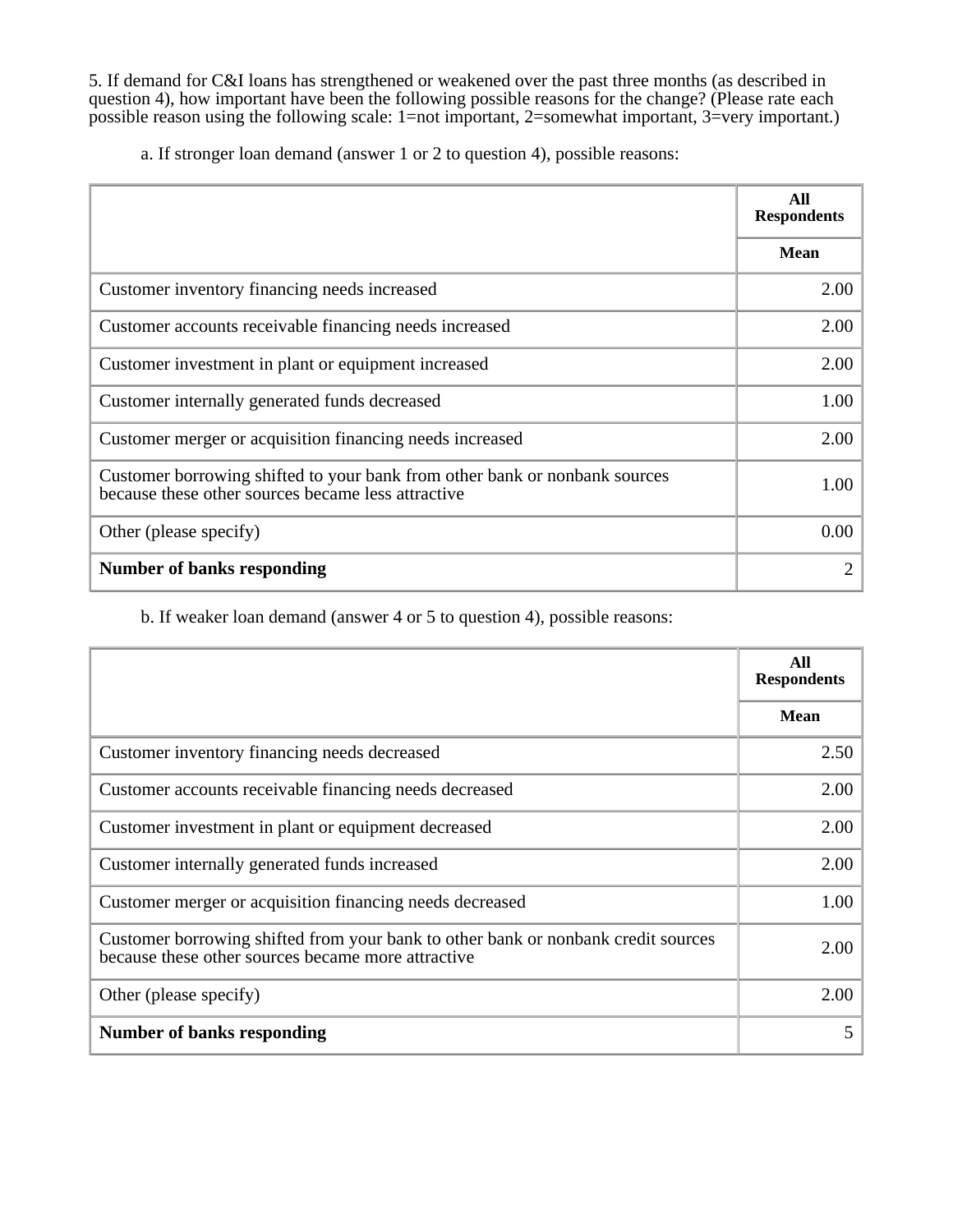6. At your bank, how has the number of inquiries from potential business borrowers regarding the availability and terms of new credit lines or increases in existing lines changed over the past three months? (Please consider only inquiries for additional C&I lines as opposed to the refinancing of existing loans.)

|                                                     | <b>All Respondents</b> |                  |
|-----------------------------------------------------|------------------------|------------------|
|                                                     | <b>Banks</b>           | Percent          |
| The number of inquiries has increased substantially | $\Omega$               | 0.0              |
| The number of inquiries has increased moderately    | 4                      | 21.1             |
| The number of inquiries has stayed about the same   | 13                     | 68.4             |
| The number of inquiries has decreased moderately    | 2                      | 10.5             |
| The number of inquiries has decreased substantially | $\Omega$               | 0.0 <sub>1</sub> |
| <b>Total</b>                                        | 19                     |                  |